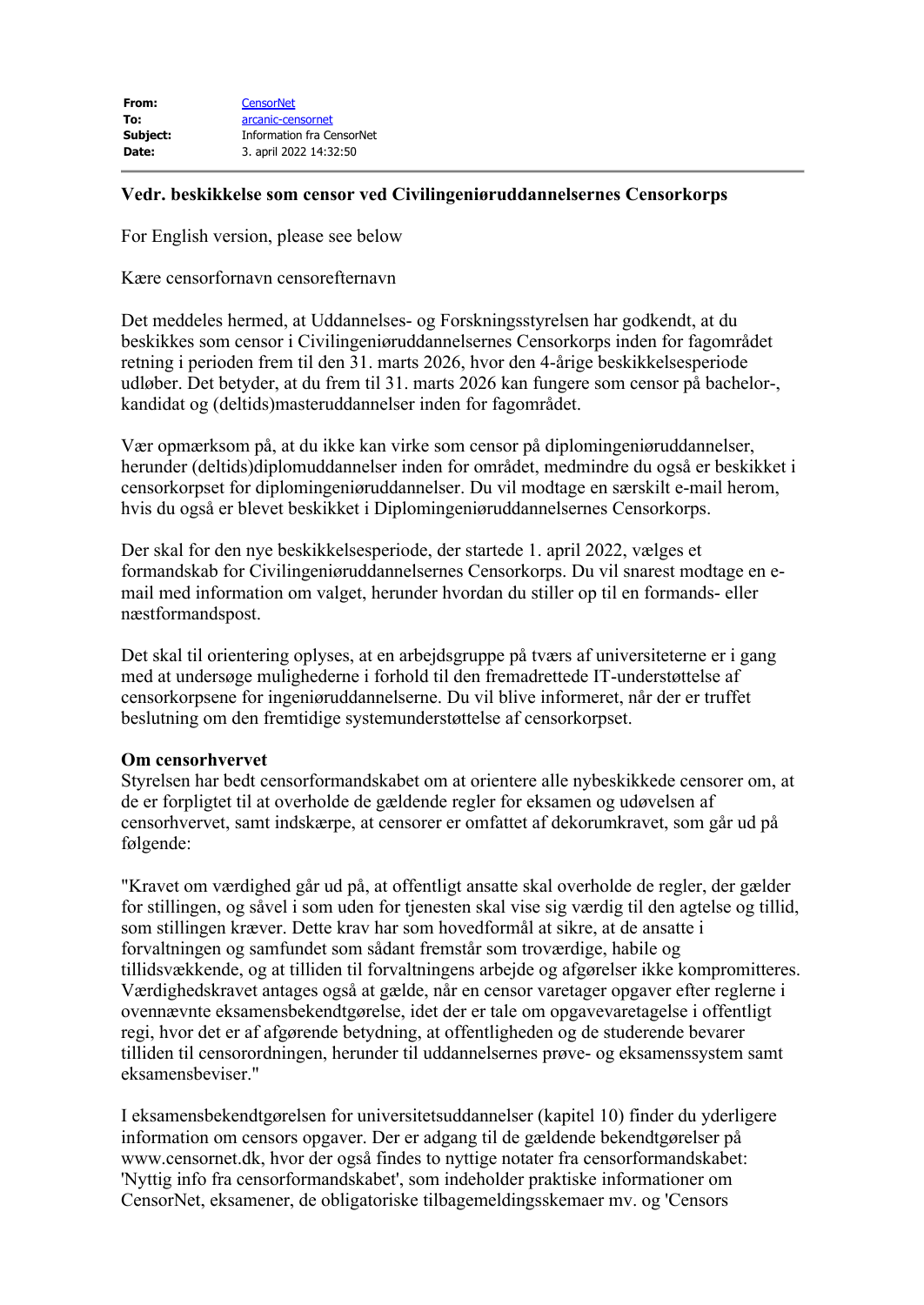kvalifikationer og habilitet', som indeholder generelle retningslinjer for krav til kvalifikationer og habilitet for censorer. I sidstnævnte notat fremgår bl.a., at en censor ikke må være ansat eller inden for de seneste 2 år have været ansat ved det universitet, hvor pågældende skal virke som censor.

## **Som beskikket censor i censorkorpset skal du især være opmærksom på,**

- 1. at du som censor er underlagt fortrolighed efter forvaltningslovens § 27. Læs her: https://www.retsinformation.dk/Forms/R0710.aspx?id=161411#Kap8
- 2. at du efter afholdelse af en eksamen altid skal udfylde et elektronisk tilbagemeldingsskema via dit censor login på CensorNet. Det er et krav ifølge eksamensbekendtgørelserne, at censor efter afholdt eksamen skal afgive en beretning om eksamensforløbet til censorformandskabet og uddannelsesinstitutionen. Ligger der ikke et tilbagemeldingsskema for den konkrete eksamen under dit censor login, skal du kontakte eksaminator. Når uddannelsesinstitutionens registrere dig som censor til den konkrete eksamen, genereres der automatisk et tilbagemeldingsskema på CensorNet. Du skal være opmærksom på, at censorformandskabet løbende vil følge op på, om censorer udfylder tilbagemeldingsskemaerne. Det kan således indgå i censorformandskabets vurdering af, om du genbeskikkes til beskikkelsesperioden 2026-2030. Du kan læse mere om tilbagemeldingsskemaer på CensorNet under 'Hjælp'-menuen: https://www.info.censornet.dk/hjaelp-help/hjaelp-til-censor.
- 3. at du løbende skal holde dig opdateret via CensorNet om ændringer i regler og bekendtgørelser (censorformandskabet vil også via censorsekretariaterne udsende meddelelser ved væsentlige ændringer), og
- 4. at du skal rette i dine kontaktinformationer fx ved jobskifte, ny e-mail (privat e-mail foretrækkes), telefonnummer eller adresse (kræver log-in). Det er især vigtigt, at du holder din e-mail adresse opdateret, da det ellers er svært at blive rekrutteret til censoropgaver. Vær opmærksom på, at dit CV kun kan ændres/opdateres ved henvendelse til Censorsekretariaterne, og censorformandskabet skal orienteres om opdatering af CV og formålet hermed. Det er kun formandskabet og sekretariaterne, der kan se dit CV, som bruges til at vurdere dine faglige kvalifikationer og habilitet i forbindelse med din ansøgning om beskikkelse som censor. CV'et er dog også nyttigt, hvis censorformandskabet skal hjælpe en underviser med at finde en egnet censor.

Venlig hilsen Censorsekretariaterne på AAU og DTU

Dear censorfornavn censorefternavn

# **Appointment as external examiner for Bachelor of Science (BSc) and Master of Science (MSc) in Engineering programmes and master programmes.**

You are hereby notified that the Danish Agency for Higher Education and Science has approved your application for appointment as external examiner in the national examiner corps for the Bachelor of Science (BSc), Master of Science (MSc) in Engineering programmes and master programmes (continuing education) within the field of retning until 31 March 2026 at which point the four-year appointed period expires. This means that until 31 March 2026, you can work as an external examiner in Bachelor of Science (BSc), Master of Science (MSc) in Engineering programmes and master programmes (continuing education) within the field.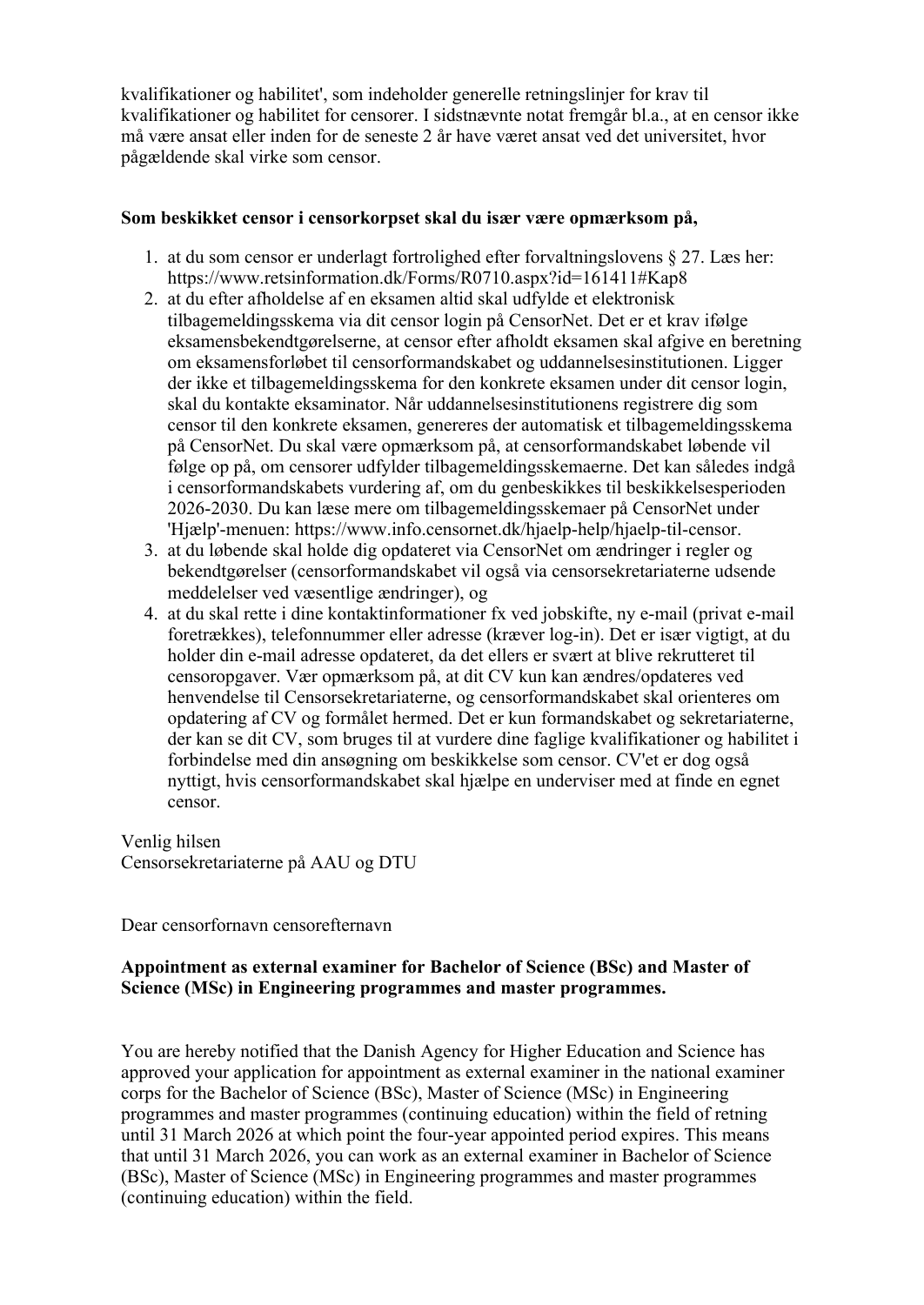Please be aware that you cannot work as external examiner on Bachelor of Engineering (BEng) programmes and technical diploma programmes (continuing education) unless you are also appointed as external examiner in the national examiner corps for Bachelor of Engineering (BEng) programmes and technical diploma programmes. You will be notified by a separate email if you are also appointed to the national examiner corps for Bachelor of Engineering (BEng) programmes and technical diploma programmes.

For the new appointment period, which started on 1 April 2022, a chairmanship of the national examiners corps must be elected. You will soon receive an e-mail with information about the election, including how you can stand for election.

It should be noted that a working group across universities is investigating the possibilities in relation to the future IT support of the censor corps.You will be informed by the secretariat when the future IT support of the censor corps has been decided.

## **About the task as an external examiner**

The Danish Agency for Higher Education and Science has requested the chairmanship to notify all new appointed external examiners of their obligation to comply with the existing rules for examination and the profession of being an external examiner, as well as inculcate to the external examiners that they are required to comply with the decorum requirement, which stipulates the following:

"The dignity requirement stipulates that public sector employees shall adhere to the rules which relate to the position, and both within and beyond the confines of working hours shall prove themselves worthy of the esteem and trust the position requires. The primary purpose of this requirement is to ensure that the management employees and society as a whole is presented in a credible, capable, and trustworthy way, and that the trust in the responsibilities and decisions undertaken by management are not compromised. The dignity requirement is assumed to also apply when an external examiner undertakes tasks in accordance with the rules in the aforementioned examination order, as the task is undertaken in a public sector setting, where it is of the utmost importance, that the public and the students retain their trust in the external examinership, including educational testing and examination systems as well as diplomas."

You will find further information on external examiners' tasks in the examination order for university programmes (chapter 10). You can see the executive orders in force on www.censornet.dk where you can also find two useful notes from the external examiner's chairmanship: one with practical information about CensorNet, exams, the mandatory feedback forms, etc., and one with general guidelines for the required qualifications and legal capacities of external examiners. Among other things, the latter note states that external examiners may not be currently employed or have been employed within the last two years at the university at which he or she is to act as an external examiner.

#### **As an appointed external examiner in the examiner corps please note,**

- 1. that as an external examiner you are subject to confidentiality under section 27 of the Public Administration Act (only available in Danish): https://www.retsinformation.dk/Forms/R0710.aspx?id=161411#Kap8
- 2. that you always have to complete the electronic feedback form after every exam via your examiner login on CensorNet. In accordance with the examination orders, it is required that external examiners must submit a report on the exam to the external examiners' chairmanship and the educational institution in question after the exam. Please contact the examiner if there is no feedback form for the exam in question